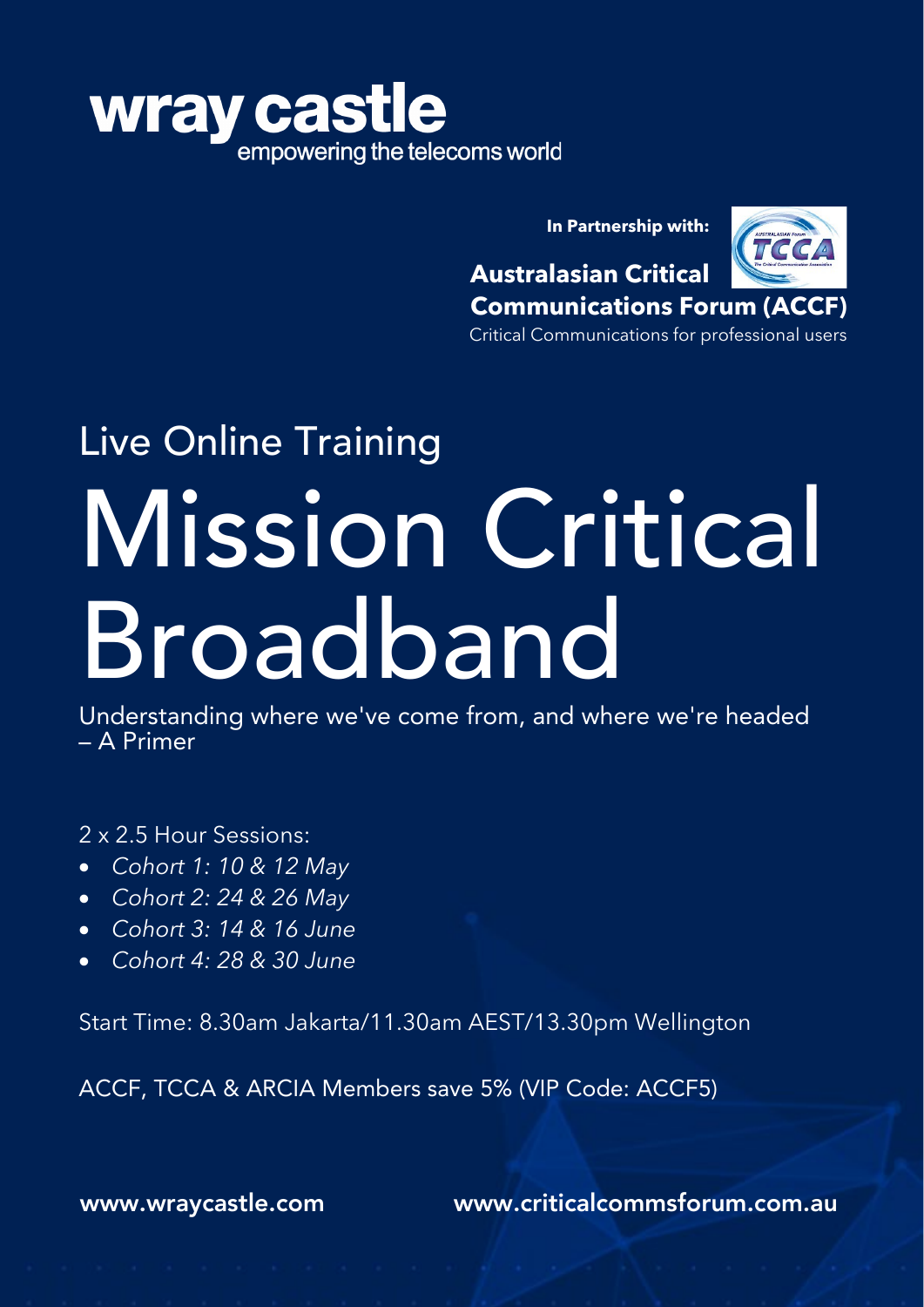

## **Programme Summary**

The hottest topics in the Land Mobile Radio (LMR) market today is the use of LTE/4G/5G as the LMR market is heading for a major change in the delivery of information to and from their mobile portable and in-vehicle devices in the field. As the world embraces 4G/LTE and 5G mobile broadband technologies a shift in culture from voice-centric to information-centric operations - the options and therefore complexity expands exponentially.

The Australasian Critical Communications Forum (ACCF), chapter of TCCA offers a 2-day live online training course in partnership with the Wray Castle, the leading supplier of training to the global communications industry.

This course provides fundamental supplier independent knowledge about LMR the evolving and Broadband technologies and its specific features in Mission Critical Communications.

## **Course Modules**

#### **Module 1: Overview of Commercial & Mission Critical Networks (2.5 Hours)**

- Mission Critical Networks and Commercial Mobile Broadband Networks
- Mobile Broadband Network Technologies
- LMR Mission Critical Network Technologies

#### **Module 2: Critical Broadband & Interworking (2.5 Hours)**

- **Spectrum**
- **Security**
- Mission Critical Mobile Broadband

## **Who would benefit?**

Those working with Private and Professional Mobile Communications wishing to become familiar with Broadband LTE 4G, 5G technologies and the services it can provide along with an appreciation of how Broadband networks can interwork with existing LMR technologies, such as TETRA, P25, DMR and Analogue systems.

## **Pre-requisites**

A basic understanding of LMR and Broadband technologies would be advantageous but familiarity with the requirements of private communications networks is more important.

## **Price & Admin**

#### **Course Dates:**

- Cohort 1:  $10 & 12$  May
- Cohort 2: 24 & 26 May
- Cohort  $3: 14 & 16$  June
- Cohort 4: 28 & 30 June

#### **Price:**

- GBP 400
- Includes soft copy course material
- ACCF, TCCA and ARCIA Members save 5% (VIP Code: ACCF5)

**Start Time:** 8.30am Jakarta/11.30am AEST/13.30pm Wellington

Book here: [www.criticalcommsforum.com.au](http://www.criticalcommsforum.com.au)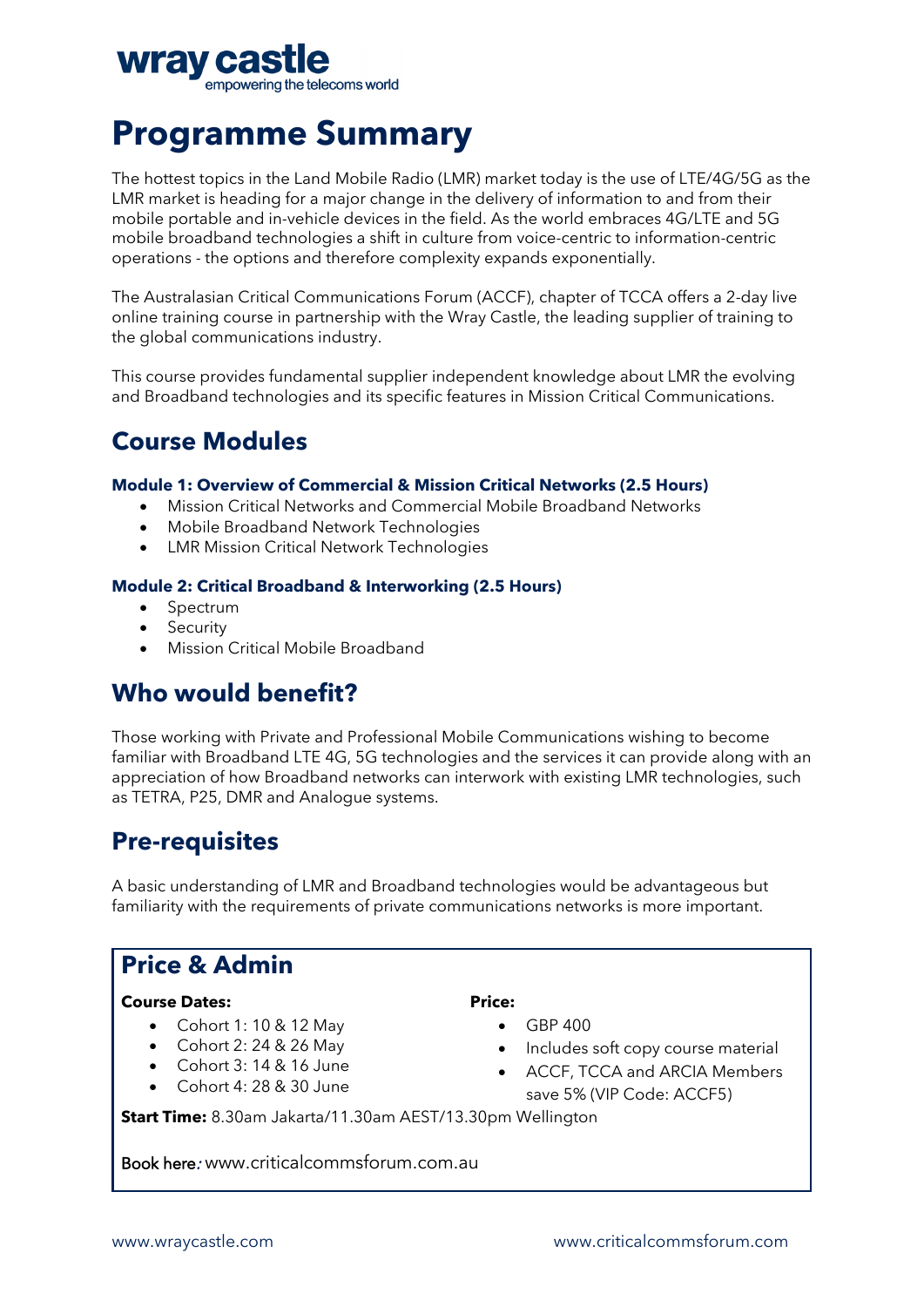

# Module 1 **Overview Of Commercial and Mission Critical Networks**

#### **Duration – 2.5 hours**

The aim of this module is to introduce the broad functional similarities of Commercial and MCC networks whilst explaining the distinct differences in the requirements of the respective user populations. This will allow attendees to appreciate the challenges faced by operators, users, regulators, standards bodies and equipment vendors in determining the technology best suited to meet a range of varying requirements.

#### **Mission Critical Networks and Commercial Mobile Broadband Networks**

- The Evolution of Telecoms Technologies.
- Defining telecommunication services bearer, tele and supplementary.
- Introduction to Telecommunications Regulation and Standards Bodies.
- Services and requirements of commercial mobile broadband and LMR networks.

#### **Mobile Broadband Network Technologies**

- The evolution of mobile technologies and associated services and data rates.
- 4G LTE network architecture, configurations, interworking and service options.
- The drivers, use cases and opportunities for 5G. 5G network architecture, configurations, interworking and service options.
- 4G/5G Private Networks.

#### **LMR Mission Critical Network Technologies**

- An overview of LMR markets and existing LMR technologies.
- The LMR eco-system.
- Overview of P25, TETRA, and DMR network architectures, services and limitations.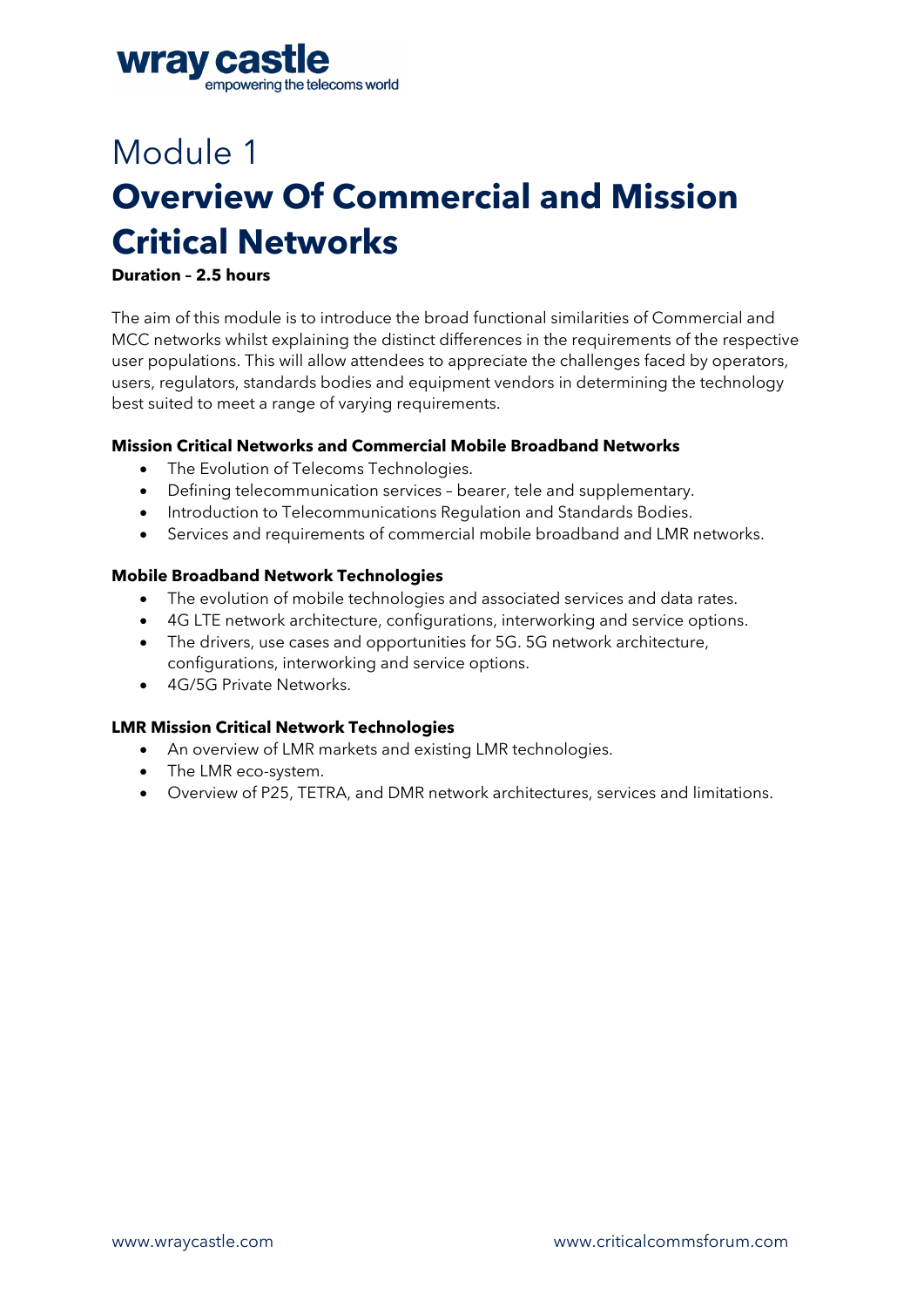

# Module 2 **Mission Critical Broadband and Interworking**

#### **Duration – 2.5 Hours**

The aim of this module is to explain the changes made to the LTE standards to allow the realization of a Mission Critical Mobile Broadband technology, and explains the deployment options available to users. The importance of spectrum availability and system security are also stressed. The module concludes with an analysis of how traditional LMR systems can interwork with Mobile Broadband systems.

#### **Spectrum**

- Identifying the range of radio services requiring access to finite spectrum resources.
- The role of the ITU-R and the World Radio Conference.
- The roles of regional and national spectrum management authorities. Existing approaches to public safety spectrum in the ITU-R radio regions.
- Identifying spectrum allocated to commercial mobile broadband systems.

#### **Security**

- Security threats.
- Security functions Ciphering and integrity protection.

#### **Mission Critical Mobile Broadband**

- LTE for public safety. Spectrum and Network Deployment options.
- Network resilience.
- Group communications, Push to Talk, Prioritization, Proximity Services.
- LTE to TETRA/P25 interworking 3GPP Interworking Function
- Radio over IP (RoIP).